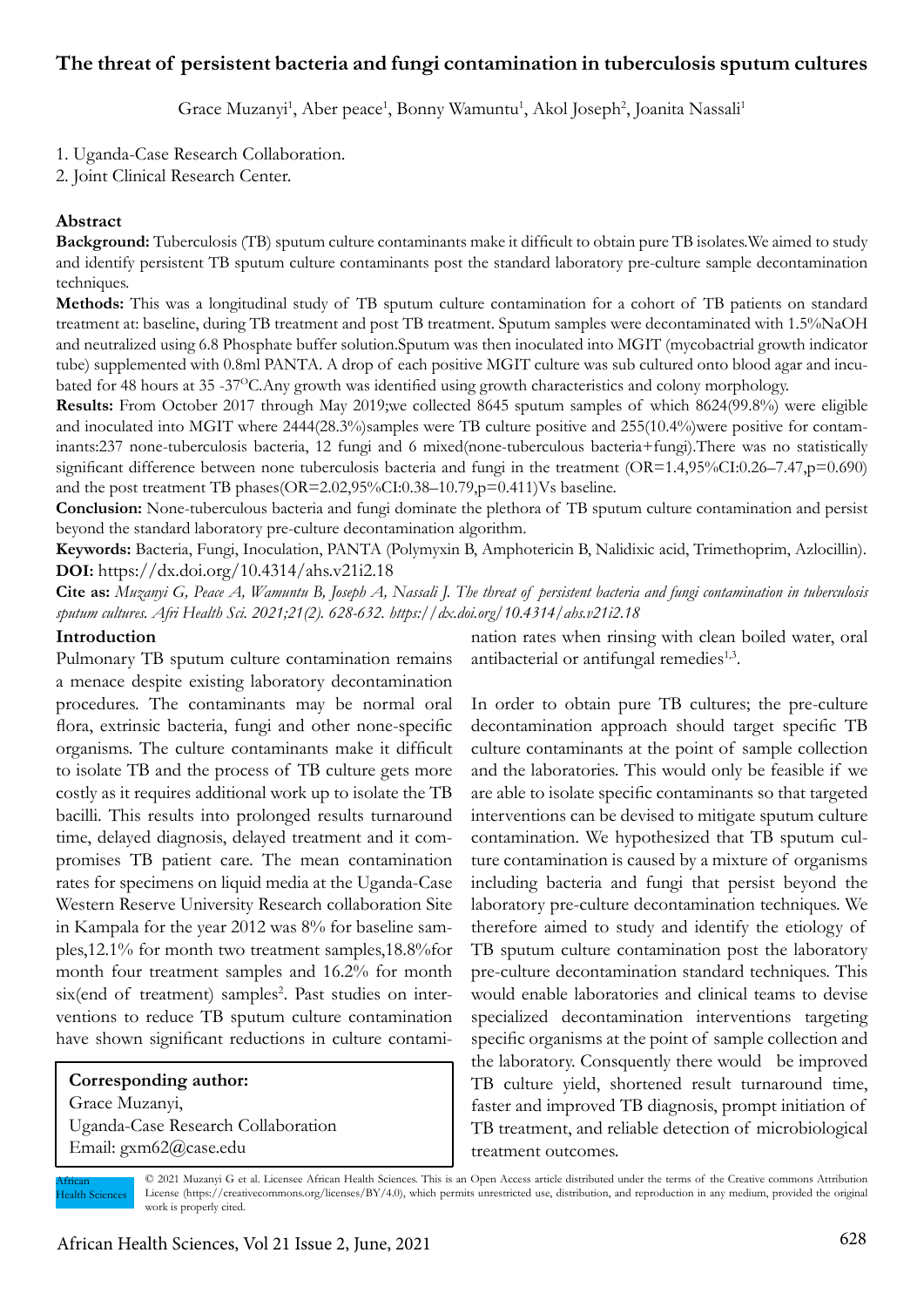## **Methods**

**Study design:** This was a longitudinal study of TB sputum cultures for a cohort of confirmed TB patients at predetermined time points of: baseline, during TB treatment (weeks 2, 4, 8, 12, 17 & 26) and post TB treatment (months 9, 12, 15 & 18).The patients were adults, both HIV infected and uninfected. Patients' TB treatment lasted for 6 months and were followed up for 12 months post treatment. Sputum culture contamination data at the time points of baseline, during treatment and post treatment was compiled from October 2017-August 2019. Only mycobacterium growth indicator test (MGIT) cultures were included in this analysis. A positive TB culture was defined as a growth in MGIT that had a positive identification by mycobacterium tuberculosis (MTB) polymerase chain reaction (PCR). A contaminated culture was defined as a positive TB culture that exhibited growth on blood agar plate (BAP) sub-culture .MGIT was the TB culture media of choice given its high sensitivity in growing MTB and any associated contaminating organisms<sup>10</sup> .All patients rinsed with clean boiled water before sputum collection.

### **Laboratory procedures:**

The sputum was processed using the sodium hydroxide (NAOH)/(NALC)N-acetyl-L-cysteine (Pellet supplied by Fischer scientific) method. Specimens were decontaminated with a 1.5% final concentration of NaOH for 20 minutes on a shaker set at 60 revolutions per minute (RPM) .After neutralizing the NaOH using 6.8 Phosphate buffer solution (PBS), the specimens were concentrated at 3000g in a refrigerated centrifuge for 15 minutes.The resulting supernatant was decanted leaving a small deposit of 0.5mL which was reconstituted in 1.5mL of PBS for inoculation onto culture media. About 0.5mL of the reconstituted deposit was inoculated into MGIT which had been supplemented with 0. 8ml of PANTA(Plymyxin B, Amphotericin B, Nalidixic acid, Trimethoprim, and Azlocillin.), and 0.2ml each onto 7H11S media plate (Becton, Dickinson and company) and Lowenstein Jensen tube (Becton, Dickinson and company).The PANTA used in the MGIT was reconstituted in 10mL of growth supplement.A drop of each culture that signaled positive by BACTEC MGIT 960 instrument (Becton, Dickinson and company) was subcultured onto a blood agar plate (BAP: Base powder supplied by Becton, Dickinson and company) and incubated for 48 hours at 35-37<sup>o</sup>C. The BAP were then examined for growth. Any growth recovered was identified using growth characteristics and colony morphology. TB identification was by MTB DNA PCR. As part of the laboratory quality control/quality assurance  $(QA/QC)$  system; for all cultures, a positive control specimen (on weekly basis) and a negative control specimen (on each day of processing) were incorporated during the decontamination process along with patient samples. The positive control ensured that the decontamination process is not too harsh to the extent of killing the MTB and the media was suitable for MTB growth. The negative control checked the processing reagents contamination and monitored cross contamination of specimens.

### **Ethics clearance**

All the samples were collected from participants that had enrolled in TB research studies that received independent ethics review and approval. All participants had consented to have their sputum samples stored and used for any future additional studies beyond the originally stipulated research.

### **Statistical analysis**

The study was powered at 80% with a 5% level of precision and 5% type 1 error. It required a sample of 174 contaminated cultures but we included all the 255 contaminated cultures in the analysis to compensate for invalid samples. Data was cross tabulated, frequencies & percentages were generated. The numerically most dominant contaminant by data inspection was selected as the standard comparator. The baseline point was selected as the standard comparator of treatment and post-treatment. The logistic regression model was used to assess the variations in contaminant type across the different time points.The effect measure was the Odds ratio with its corresponding 95%CI and p-value. Of note: p-values of  $\leq 0.05$  and odds ratios with confidence intervals excluding 1 were taken to be statistically significant for this analysis.

### **Results**

From October 2017 through May 2019, a total of 8645 suspected TB sputum samples were collected of which 8624(99.8%) were inoculated into MGIT. The main reasons for excluding samples from this analysis were; no MTB growth (72%), insufficient volume (<1ml: 0.2%) or mislabeling: 0.06%).

Of the 8624 samples inoculated into MGIT, 2444(28.3%) samples were TB culture positive and all the 2444 were sub-cultured on BAP. Of the 2444 samples sub cultured, 255 (table 1) turned out to be positive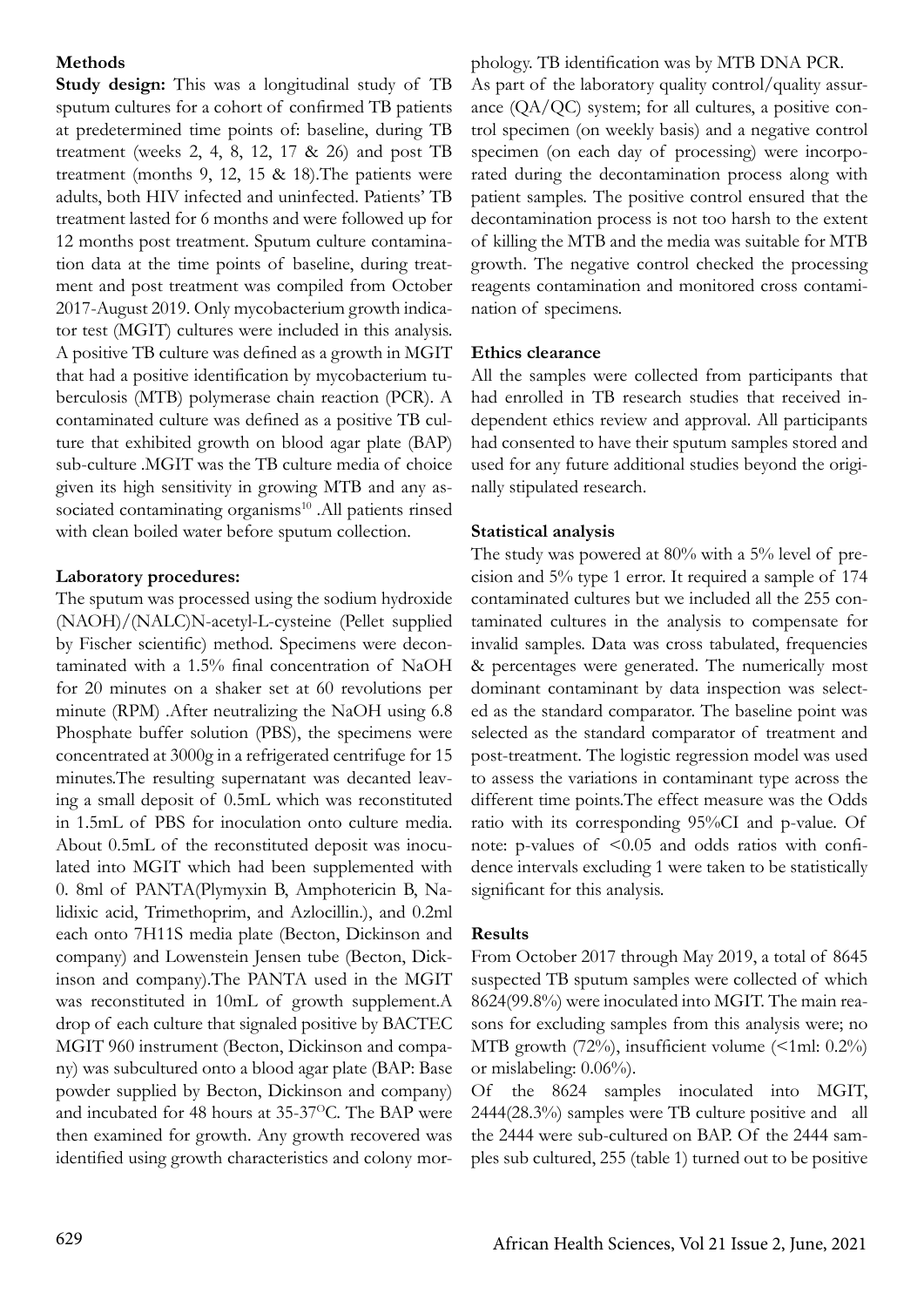for contaminants with a positive identification. Only samples from confirmed TB patients with or without HIV co-infection who had been enrolled into TB research studies, at least 3mls in volume, clearly labeled with a patient identification number( PID),collected from confirmed TB patients with the first episode of TB,consented for future research on their stored sputum samples, collected at time points of:baseline,during treatment (weeks 2,4,8,12,17,22,26) and follow up(months 9,12,15&18) phases were eligible and included in this analysis. We found no statistically significant difference (table 2) between non- tuberculous bacteria and fungi contaminants between baseline and any of the other two phases; during treatment and post treatment/ follow up. We found that irrespective of the contaminant type, contamination is lowest before TB treatment initiation, highest during the treatment phase but tappers off during the follow up phase.

|                  | <b>Baseline</b> | <b>TB-Treatment</b> | <b>Post TB-treatment</b> | Total    |
|------------------|-----------------|---------------------|--------------------------|----------|
| Bacteria         | 59(24.89)       | 105(44.3)           | 73(30.8)                 | 237(100) |
| Fungi            | 2(16.67)        | 5(41.67)            | 5(41.67)                 | 12(100)  |
| Bacteria + Fungi | 1(16.67)        | 3(50)               | 2(33.33)                 | 6(100)   |
| Total            | 62(24.31)       | 113(44.31)          | 80(31.37)                | 255(100) |

Fisher's exact  $p = 0.947$ : Bacteria Vs fungal contaminants across time points

**Table 1:** Variations in type of contamination by time points: N (%).

**Table 2:** Comparison of Bacteria contamination versus Fungi contamination across time points

|                 | Bacteria | Fungi | ОR   | P-value | 95%CI         |
|-----------------|----------|-------|------|---------|---------------|
| <b>Baseline</b> | 59       |       |      | $\,$    | -             |
| TB-treatment    | 105      |       | 1.40 | 0.690   | $0.26 - 7.47$ |
| Post-TB         |          |       | 2.02 | 0.411   | 0.38          |
| treatment       |          |       |      |         | 10.79         |

P-value: comparing baseline and each of the other two time points.

#### **Discussion**

We had hypothesized that TB sputum culture contamination is caused by a mixture of organisms including bacteria and fungi that persist beyond the laboratory pre-culture decontamination techniques. Our study found that both non-tuberculous bacteria and fungi contribute to TB sputum culture contamination and persist beyond the laboratory pre-culture decontamination recipe in all the three phases; baseline, treatment and post treatment. There was no statistically significant difference in types of contaminants between non-tuberculous bacteria and fungi across all the three phases (tables 2 and 3) despite the impressive difference in absolute numbers of bacterial and fungal contaminated cultures. To our knowledge there is no study in the current published literature that has addressed the types of TB sputum culture contaminants across all the three TB phases using MGIT media and BAP post the standard lab pre-culture decontamination techniques.

**Table 3:** Comparison of Bacteria contamination versus mixed contamination across time points

|                 | Bacteria | Mixed | OR   | P-value                  | 95%CI |
|-----------------|----------|-------|------|--------------------------|-------|
| <b>Baseline</b> | 59       |       |      | $\overline{\phantom{a}}$ | -     |
| TB-treatment    | 105      |       | 1.69 | 0.654                    | 0.17  |
|                 |          |       |      |                          | 16.57 |
| Post-TB         |          |       | 1.62 | 0.698                    | 0.14  |
| treatment       |          |       |      |                          | 18.27 |

P-value: comparing baseline and each of the other two time points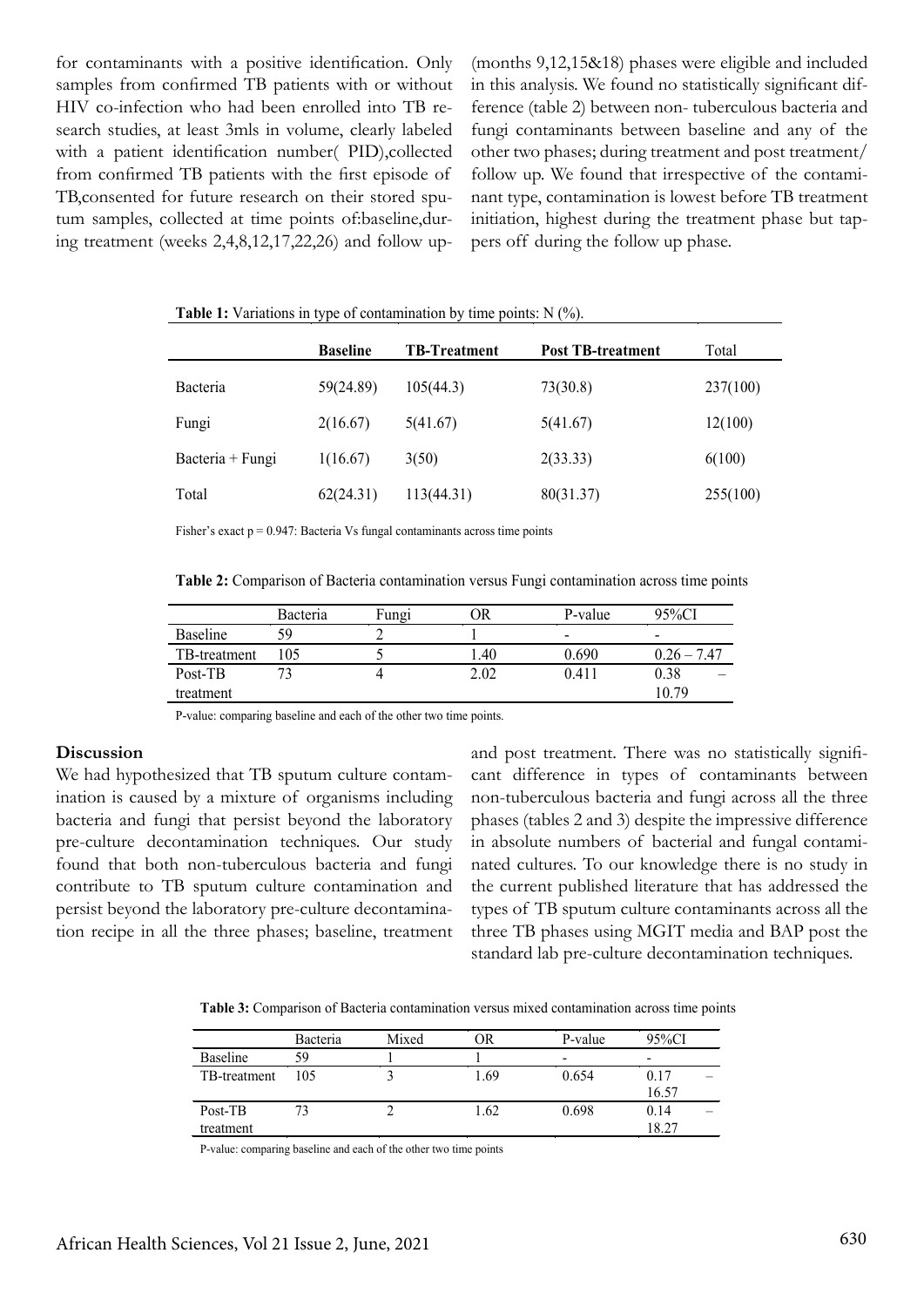

In context of the existing literature, Kabore et al<sup>4</sup> showed that oral rinse with Chlorohexidine did not reduce sputum contamination rates in Burkinafaso. In Uganda, Kalema et al<sup>3</sup> showed that oral rinse with Chlorohexidine and Nystatin reduced TB sputum culture contamination rates significantly. The kabore study was on the assumption that none-tuberculous bacteria were the sole cause of TB sputum culture contamination. The Kalema study showed that fungi contributed to the TB sputum contamination plethora. Muzanye et al<sup>1</sup> showed reduced rates of contamination on rinse with clean boiled water. Muzanye and Kalema<sup>3</sup> studies indirectly demonstrated the presence of contaminants but our study directly identified the possible causes of TB sputum culture contamination. Rinsing with water<sup>1</sup> none-selectively flashes out all possible contaminants but addition of antimicrobial rinse might reduce the contamination rates further by selectively killing/inhibiting growth of the contaminants. In many previous studies, identification of TB sputum culture contaminants was focused on bacteria without consideration of fungi as a significant contaminant<sup>5</sup>. For example, OMNI gene studies<sup>6</sup> have always targeted bacteria as the contaminant of TB sputum cultures leaving out fungi. Most TB pre-sputum culture laboratory decontamination algorithms are designed to target non-tuberculosis bacteria as the main culture contaminant with less focus on fungi. The blood agar media used in our study targets mainly bacteria but grows about 79% of fungi<sup>7</sup> implying it leaves out a significant proportion of this contaminant. The fungi contaminant detection rate could have been higher had the lab used the highly selective sabouraud agar for fungal cultures given its higher sensitivity than blood agar<sup>8</sup>. This is an area of further research for future studies in sub typing culture

contaminants using bacterial and fungal selective media. Despite using a non selective media for fungi, our study still demonstrated that fungi are one of the key contaminants of TB sputum cultures. Our study findings are in agreement with Tushabe etal<sup>9</sup> that subtyped fungal and bacterial contaminants, in TB cultures but used LJ media which is less sensitive as opposed to the highly sensitive MGIT used in our study. For solid TB cultures, a contamination rate of below 5% is desirable and for MGIT, a rate below  $10\%^{11}$  is the recommended standard. Our study had an overall contamination rate of 10.4% across all the phases despite the pre-culture decontamination techniques in the laboratory. Our findings may be a wakeup call to refocus our efforts to target both none tuberculous bacteria and fungi as equal threats to the TB sputum culture process.

The strength to our study is that it was done in a TB high burden area where there were plenty of positive TB cultures and this powered our study to detect the dominant contaminants in sputum.

#### **The limitations of our study:**

(i) It was purely a lab based study and we did not include the demographic characteristics of the TB patients who produced the sputum samples.

(ii)In addition, our study did not screen for other species of sputum culture contaminants (viruses, protozoa) or subtype the non-tuberculous bacteria or fungi like Tumushabe et al<sup>9</sup> did. This is an area of further research.

#### **Recommendation**

TB sputum culture decontamination should target at least both non tuberculous bacteria and fungi both in the laboratory and at the point of sample collection. Patients might have to rinse with clean boiled water, oral